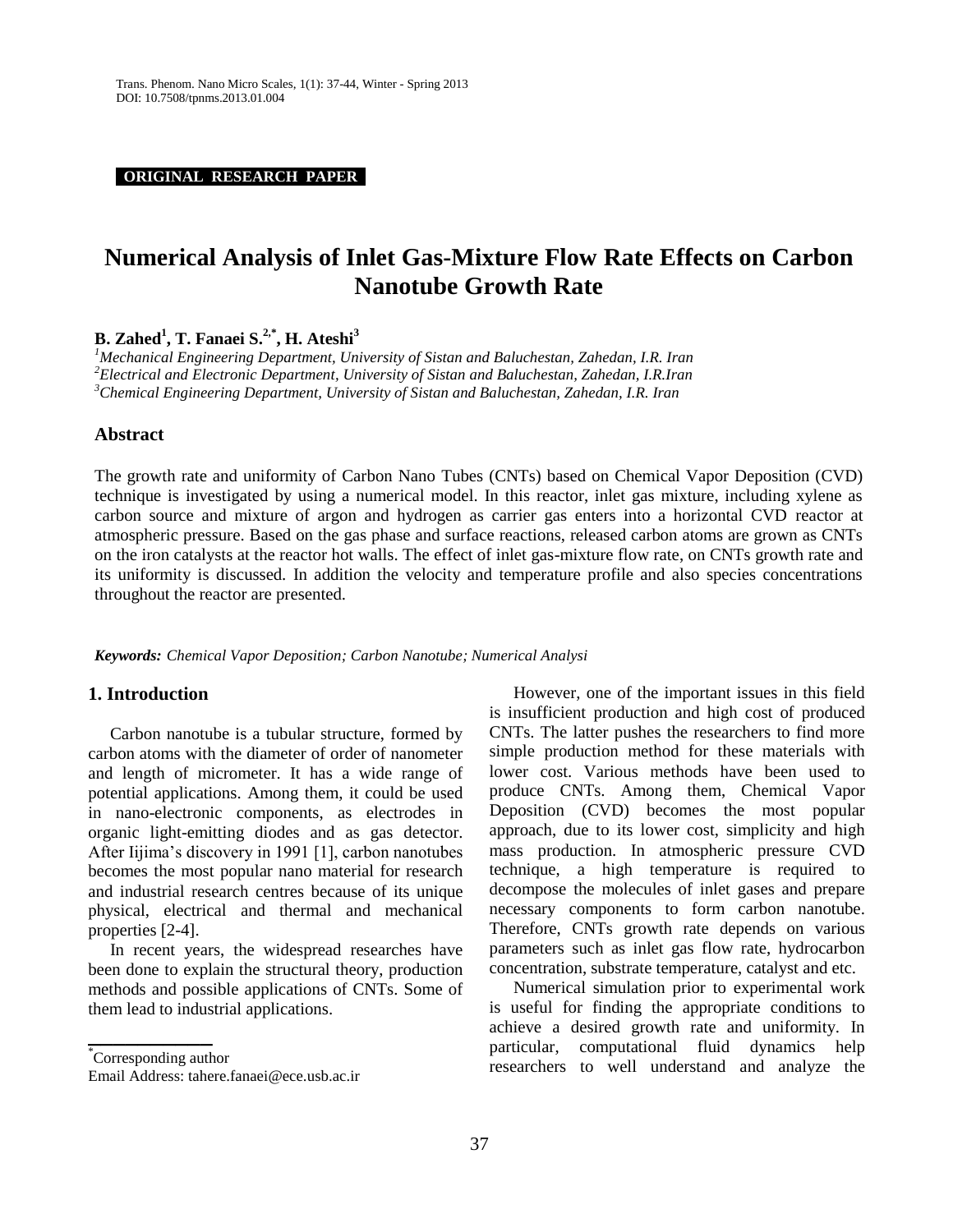# **Nomenclature**

- $\vec{V}$  $C_p$  Specific heat of the gas mixture (J.kg<sup>-1</sup>.K<sup>-1</sup>)
- $\mathbb{D}^T$ Multicomponent thermal diffusion **Greek Symbols**
- coefficient  $(kg.m^{-1}.s^{-1})$
- 
- $\vec{g}$  Gravity vector<br>H. Molar enthalpy
- Molar enthalpy  $(J.\text{mole}^{-1})$
- I Unity tensor
- $\vec{J}$  Diffusive mass flux vector (kg.m<sup>-2</sup>.s<sup>-1</sup>)
- $m_i$ Mole mass of the ith species  $(kg$ , mole<sup>-1</sup>)
- $\vec{n}$ Unity vector normal to the inflow/outflow  $\rho$ opening or wall  $\sigma_{il}$ <br>P Pressure (pa)
- 
- R Universal gas constant  $(=8.314 \text{ J.mole.K}^{-1})$
- $\mathcal{R}_k$  Forward reaction rate of the kth gas phase  $\omega$  Species mass fraction reaction (mole.m<sup>-3</sup>.s<sup>-1</sup>)
- $\mathcal{R}_{-k}$  Reverse reaction rate of the kth gas phase<br>reaction (mole.m<sup>-3</sup>.s<sup>-1</sup>) i,j With respectively reaction (mole.m<sup>-3</sup>.s<sup>-1</sup>
- $\mathcal{R}_I^{\rm S}$  Reaction rate for the lth surface reaction  $\text{mole.m}^{-2} \text{.s}^{-1}$ 
	-
- 

 $\vec{y}$  Velocity vector (m.s<sup>-1</sup>)

- )  $\kappa$  Volume viscosity (kg.m<sup>-1</sup>.s<sup>-1</sup>)
- $f$  Species mole fraction  $\lambda$  Thermal conductivity of the gas mixture  $(K^{-1})$ 
	- $\mu$  Dynamic viscosity of the gas mixture  $(K^{-1})$
	- )  $v_i$  $v_{ik}$  Stoichiometric coefficient for the ith gaseous ) species in the kth gas phase reaction
		- Density  $(kg.m^{-3})$
		- Stoichiometric coefficient for the ith gaseous species in the lth surface reaction
		- )  $\tau$  Viscous stress tensor (N.m<sup>-2</sup>)
			-

With respect to the ith/jth species

# ) **Superscripts**

| Time $(s)$ |  | Due to ordinary diffusion |  |
|------------|--|---------------------------|--|
|------------|--|---------------------------|--|

T Temperature (K) T Due to thermal diffusion

reaction mechanisms, growth rate, transport rate, and other important phenomenas. In this regard, Grujicic et al. [5] established a CNT growth model, to explain the details of gas-phase reactions, surface reactions and the included amorphous carbon components in deposited CNTs. Also, Endo et al. [6] proposed a CFD model to predict the deposition rate of nanotubes via catalytic decomposition of xylene in a CVD reactor. Using this model, they calculate the total production rates of CNT with various inlet xylene concentrations. Similar works are done by Kuwana et al. [7], Puretzky et al. [8], Andrew and Chui [9], and Ma et al. [10] to find the appropriate conditions for CNT film deposition rate using different modeling methods.

In this research, an atmosphere pressure CVD reactor for producing CNTs has been numerically modeled. The effects of inlet gas-mixture flow rate on the growth rate and uniformity of CNTs is presented and discussed.

# **2. Problem Description**

Geometry of the reactor is shown in Figure 1. It is a tubular hot wall horizontal reactor that works in atmosphere pressure, with 34 mm diameter, 1.5 m length. The inlet and outlet diameter is 17 mm. Reactor walls is made of quartz. Inlet gas mixture, including xylene with 3750 ppm concentration as process gas and argon with 10% hydrogen as carrier gas enter the reactor at 300K. Gas mixture heated up to 513K through the preheater and then enters into the furnace zone for which the gas mixture heated up to 975K.Preheater zone is considered from 20 to 50 cm from the inlet section and furnace zone from 60 to 125cm from the inlet. Except for the preheater and furnace walls that are isothermal (513K and 975K respectively), other walls considered to be adiabatic. Reactions that is used in this model, is shown in table 1. There are two gas phase reactions and four surface reactions apply for this model. All reactions are irreversible. Also kinetic rate coefficients determined with no catalyst deactivation assumption.

The considered process is described as follow:

Gas mixture enters the horizontal reactor that works at atmosphere pressure. Layer of iron catalyst particles covers the reactor hot walls. Inlet gas mixture, including xylene  $(C_8H_{10})$  as process gas and carrier gas (argon with 10% hydrogen) continuously feed the reactor.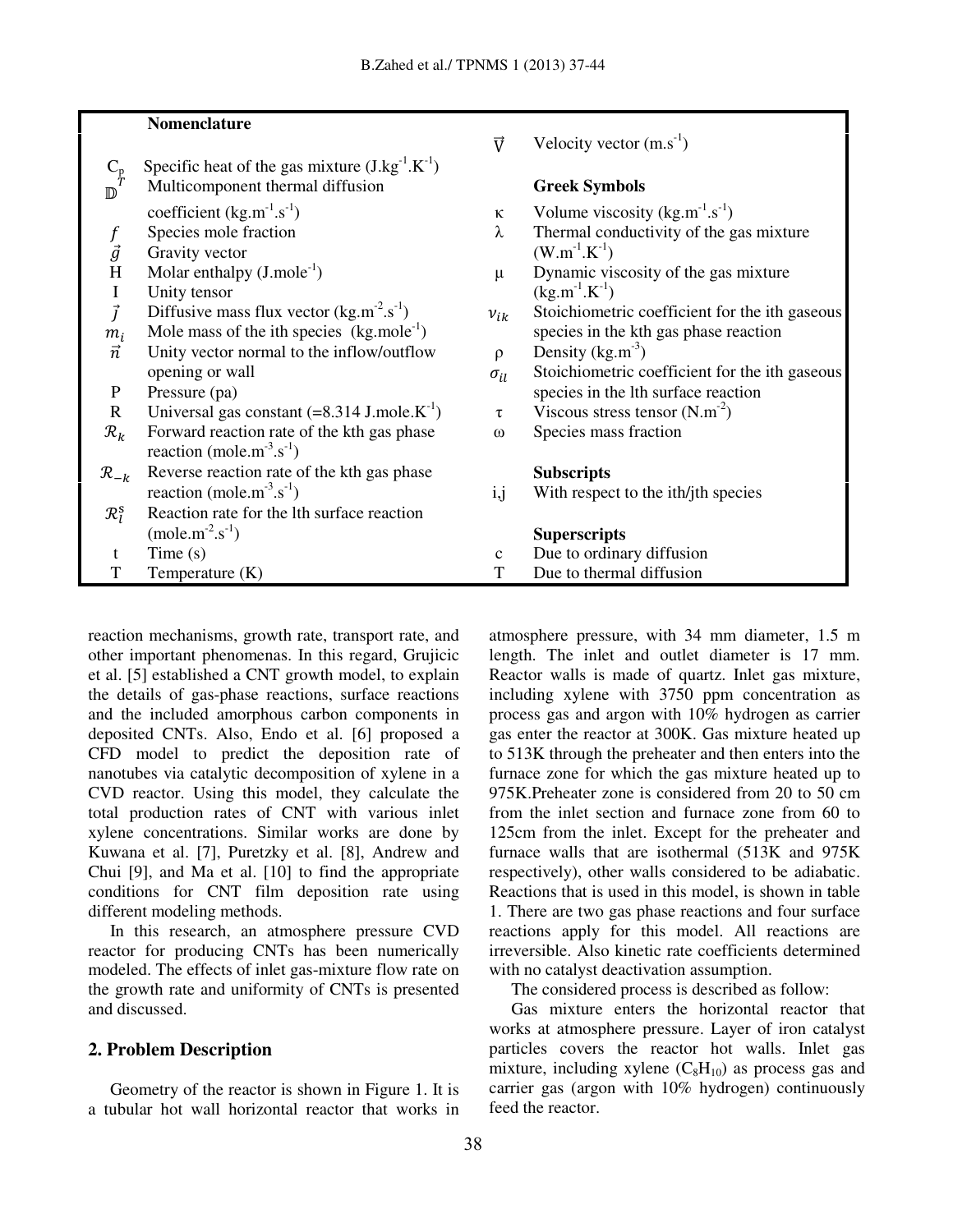| <b>Gas Phase Reactions</b>                                        | Pre-<br><b>Exponential</b><br>Factor | <b>Activation</b><br><b>Energy</b> | Temp<br>Exp-<br>onent |
|-------------------------------------------------------------------|--------------------------------------|------------------------------------|-----------------------|
| $C_8H_{10}+H_2 \rightarrow C_7H_8+CH_4$                           | 2.512e8                              | 1.674e8                            |                       |
| $C_7H_8$ + H <sub>2</sub> $\rightarrow$ $C_6H_6$ +CH <sub>4</sub> | 1.259e11                             | 2.224e8                            |                       |
| <b>Surface Reactions</b>                                          |                                      |                                    |                       |
| $C_8H_{10} \rightarrow 8C + 5H_2$                                 | 0.00034                              | 0                                  |                       |
| $C_7H_8 \rightarrow 7C+4H_2$                                      | 0.00034                              |                                    |                       |
| $C_6H_6 \rightarrow 6C+3H_2$                                      | 0.00034                              | 0                                  |                       |
| $CH_4 \rightarrow C+2H_2$                                         | 0.008                                |                                    |                       |

**Table 1**  Gas phase and Surface Reactions



**Fig. 1.** Schematic of CVD Reactor

In this process, two gas phase reactions and four surface reactions are considered. Carbon nanotubes grow at the sites of the iron catalyst.

For modeling the process some assumptions can be used to reduce computational complexity for solving the governing equations. These are:

- Gas mixture has continuum behavior.
- Ideal gas behavior.
- Laminar flow regime
- Viscous dissipation is neglected
- Steady state condition

### **3. Mathematical modeling**

Considering the mentioned assumptions and two dimensional axisymmetric model of the reactor, the governing equations are as follow:

Continuity Equation:  
\n
$$
\frac{\partial \rho}{\partial \rho} = \nabla (\vec{x})
$$

$$
\frac{\partial \rho}{\partial t} = -\nabla \cdot (\rho \vec{V})
$$
 (1)

Navier-Stokes Equation:

$$
\frac{\partial \rho \overline{V}}{\partial t} = -\nabla \cdot (\rho \overrightarrow{V} \overrightarrow{V}) + \nabla \cdot \tau - \nabla p + \rho \overrightarrow{g}
$$
 (2)

For Newtonian fluids viscous stress tensor is as follows:

$$
\tau = \mu \left( \nabla \vec{V} + \left( \nabla \vec{V} \right)^T \right) + \left( \kappa - \frac{2}{3} \mu \right) \left( \nabla \cdot \vec{V} \right) I \tag{3}
$$

Energy Equation:

$$
C_p \frac{\partial \rho T}{\partial t} = -C_p \nabla \cdot (\rho \vec{V} T) + \nabla \cdot (\lambda \nabla T) +
$$
  
 
$$
\nabla \cdot (RT \sum_{i=1}^N \frac{\mathbb{D}_i^T}{m_i} \nabla (\ln f_i)) + \sum_{i=1}^N \frac{H_i}{m_i} \nabla \cdot \vec{j}_i -
$$
  
 
$$
\sum_{i=1}^N \sum_{k=1}^K H_i v_{ik} (\mathcal{R}_k^g - \mathcal{R}_{-k}^g)
$$
 (4)

and Species Transport Equation:

$$
\frac{\partial(\rho\omega_i)}{\partial t} = -\nabla \cdot (\rho \vec{V} \omega_i) - \nabla \cdot \vec{J}_i ++ m_i \sum_{k=1}^{K} v_{ik} (\mathcal{R}_k^g - \mathcal{R}_{-k}^g)
$$
(5)

These equations solve subject to the following boundary conditions:

• Reactor walls are impermeable and no slip condition is considered for the velocity at walls.

• Constant temperature at the heated walls and zero heat flux at the adiabatic walls.

At the non-reactant walls, mass flux vector for each species must be zero.

• Due to surface reactions, net mass production rate  $P_i$  for  $i^{\text{th}}$  gas specie at the surface of furnace is:

$$
\mathcal{P}_i = m_i \sum_{l=1}^{L} \sigma_{il} \mathcal{R}_l^s \tag{6}
$$

Thus the normal velocity on the surface of furnace can be express by:

$$
\vec{n}.\vec{V} = \frac{1}{\rho} \sum_{i=1}^{N} m_i \sum_{l=1}^{L} \sigma_{il} \mathcal{R}_l^s \tag{7}
$$

• Total net mass flux of ith specie, normal to the surface of furnace must be equal to  $P_i$ . Thus:

$$
\vec{n}.\left(\rho\omega_i\vec{V}+\vec{j}_t^{\vec{c}}+\vec{j}_t^{\vec{T}}\right)=m_i\sum_{i=1}^L\sigma_{ii}\mathcal{R}_l^s\tag{8}
$$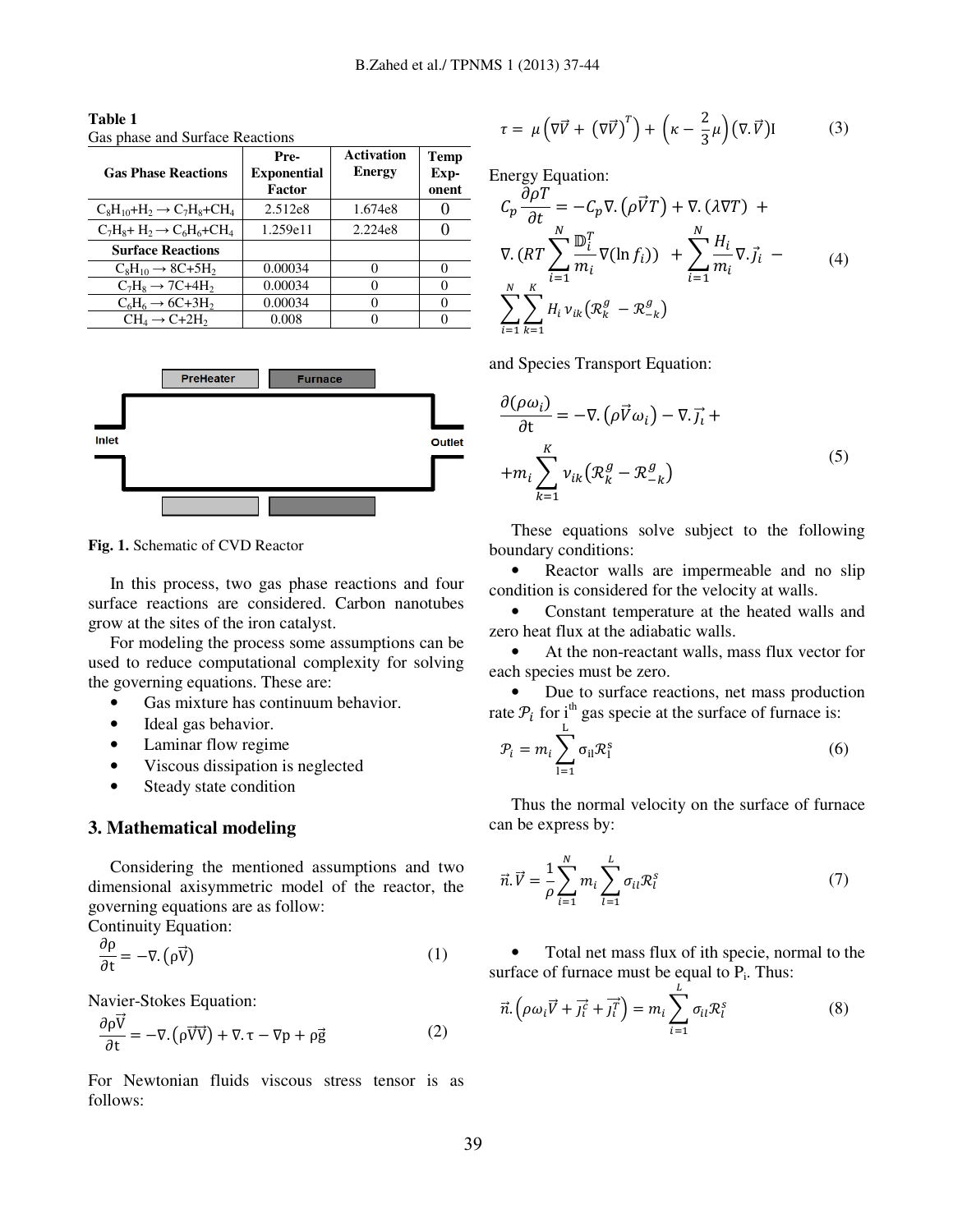# **4. Numerical analysis and validation**

The governing equations are discretized using finite volume approach. SIMPLE algorithm is adopted for the pressure-velocity coupling.

Physical properties (viscosity, thermal conductivity and specific heat capacity) for each species are assumed to be thermal dependent [11]. These properties for the gas mixture obtain using the mixing law.

Convergence criterion for energy equation is  $10^{-10}$ and for other equations (continuity, momentum and species transport) is  $10^{-6}$ .

Non-uniform structured grid that is refined at the near walls where the gradient of the parameters are important is selected. Several different grid distributions have been selected to ensure the results are grid independence. The selected grid number is 10998. In addition to show the accuracy of the results, comparisons are made between the numerical results and experimental results of Endo et al. [6] for two different xylene concentrations. It is shown in figure 2. As seen good concordance between the results is obtained (Maximum of error 5%).

Thus the numerical procedure is reliable and can well predict the process throughout the reactor.

# **5. Results and discussion**

The thermo-fluid behaviors of the inlet gas mixture throughout the reactor are investigated. Its effects on the deposition rate and contour of velocity, temperature and material concentration will be presented and discussed. Figure 3 shows the effect of different inlet gas mixture flow rate (230, 460, 1145,3440 sccm) on the growth rate and uniformity of CNT along the furnace zone. As seen with increasing the inlet gas mixture flow rate, CNTs growth rate and its uniformity improve.

It is partially because of more available carbon source near the walls that is covered with layer of iron catalyst particles. This is clearly shown by velocity contours in figure 4. As it is seen velocity at the near wall region increases with the gas mixture flow rate. There are two non-uniformities on the velocity profile. The first one occurs near the entrance because of sudden enlargement at the inlet. The second one appears at the starting the furnace region for which a chain of chemical reactions takes place.



**Fig. 2.** Validation with Endo et al. work [6]



**Fig. 3.** Local CNT growth rate in furnace zone with various inlet flow rates

The uniformity on the velocity profile improves with increasing the inlet flow rate. This could be more clearly presented by the flow stream line. Figure 5 shows the effect of inlet gas mixture on the uniformity of the flow stream line throughout the reactor with increasing the inlet gas flow rate. The uniformity of the streamline could result more uniform CNTs growth.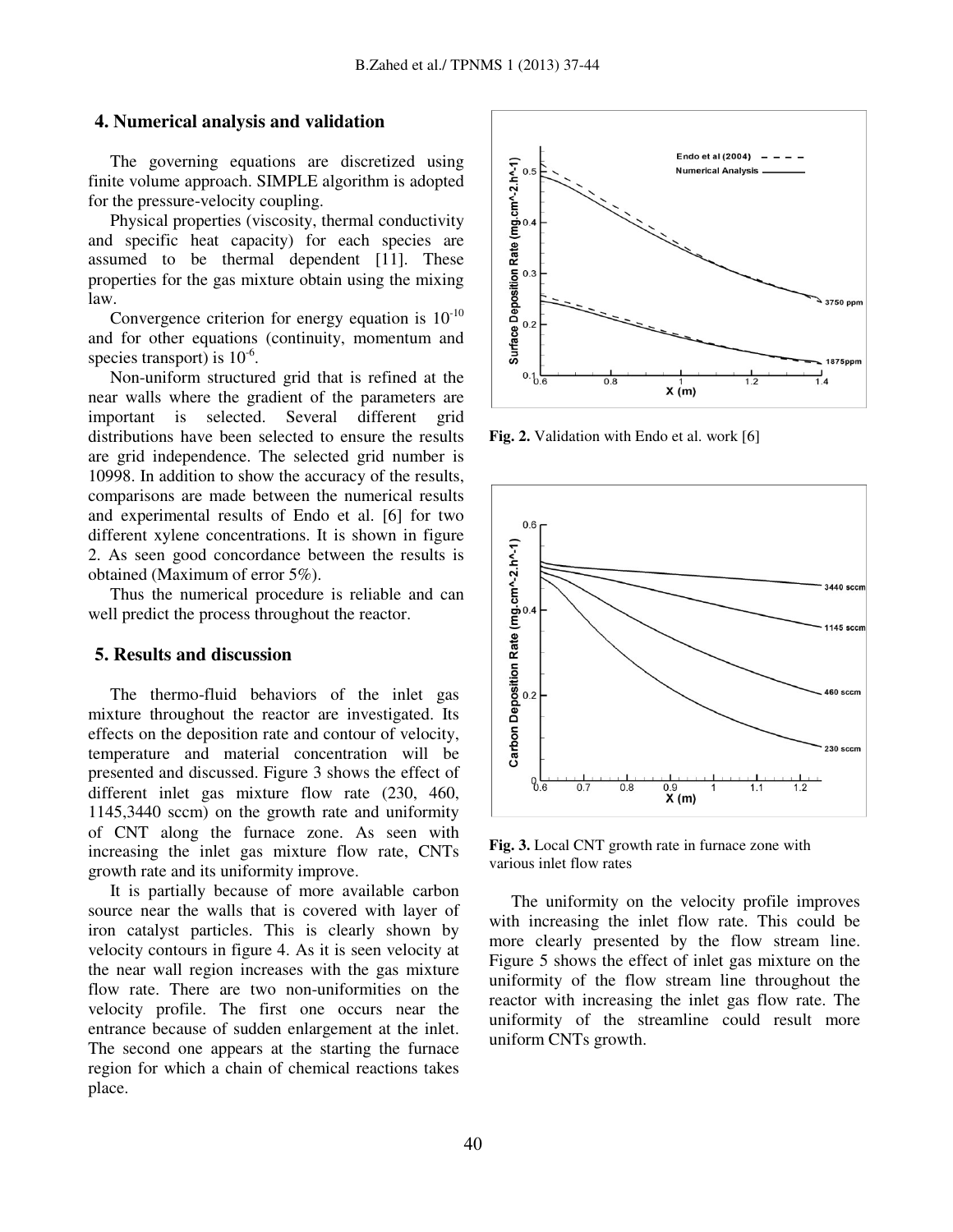

**Fig. 4.** Velocity contours (m/s) in reactor for different flow rates

Hydrocarbon concentration throughout the furnace zone is a significant parameter on the CNTs growth rate. It is shown in figure 6. As seen increasing the inlet gas mixture causes higher hydrocarbon concentration further downstream at the furnace zone. The latter could well uniformly saturate the iron catalyst particles entire the region. In spite of positive effect of higher inlet gas mixture flow rate on the CNT growth and its uniformity there is a negative aspect on the hydrocarbon concentration.

As seen in figure 6, hydrocarbon concentration increases at the outlet with increasing the inlet flow rate. This shows that with increasing the inlet flow rate, there is more non-used hydrocarbon at the outlet. The latter augments the process cost and in some case may cause an environmental pollution.

To see the concentration of other reaction products throughout the reactor figure 7 is presented for different inlet gas mixture flow rate. In general the gas phase reaction through the reactor partially increases along the furnace length.

# $(a)$  230 sccm



**Fig. 5.** Stream lines (kg/s) in reactor for various flow rates

At the lower gas mixture inlet,  $C_7H_8$  production as result of gas phase reaction increases. However, at the same time it consumes because of surface reaction of  $C_7H_8$ . The latter causes to see the concentration of  $C_7H_8$  decreases from the certain distance of inlet of furnace zone in the case of lower inlet gas mixture (see figure 7a and 7b). Increasing the inlet gas flow rate produces significant amount of  $C_7H_8$  throughout the reactor. In other word the rate of  $C_7H_8$  production as a result of gas phase reaction is more important than the rate of  $C_7H_8$  consumption because of surface reaction. This figure clearly shows that the effect of  $C_6H_6$  and CH<sub>4</sub> in CNTs production is less important than the contribution of  $C_7H_8$ .

Figure 8 shows the contour of temperature for different inlet gas mixture flow rate throughout the reactor. It is well known that the gas phase and gas surface reaction depend (through the Arrhenius equation) on the reactor temperature. As seen for a given furnace temperature with increasing the inlet gas mixture flow rate, higher temperature appears further downstream from the heating zone and consequently it is limited the reactions zone.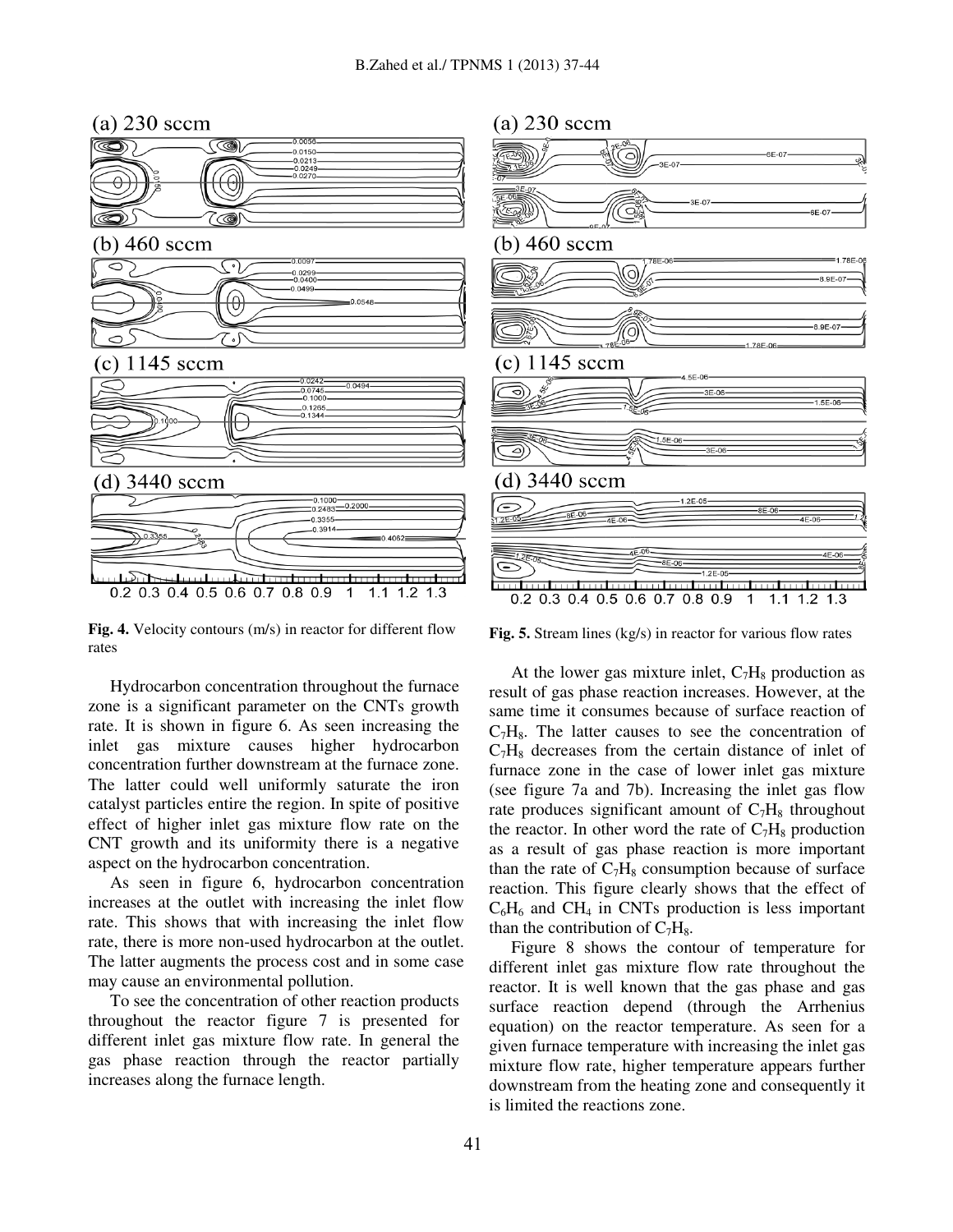

**Fig. 6.** Non dimensional inlet hydrocarbon (xylene) concentration in various flow rate

This causes decreasing on  $C_8H_{10}$  consumption (more available  $C_8H_{10}$ ) and then decreasing of  $C_7H_8$ ,  $C_6H_6$  and CH<sub>4</sub> (based on the reaction in table 1). More  $C_8H_{10}$  intensifies the CNTs growth rate.

## **6. Conclusion**

The effects of inlet gas-mixture flow rate on the growth rate and uniformity of CNTs are investigated numerically. Increasing the inlet gas flow rate augments the rate of CNTs growth and improves its uniformity. It is shown that more uniform streamline could be seen at the furnace zone with increasing the inlet gas flow rate. While the latter decreases the flow temperature at the entrance of heating zone. It is caused to have more available  $C_8H_{10}$  which has significant positive effect on both growth rate and uniformity of CNTs. It is seen that the effect of C6H6 and CH4 in CNTs production is less important than the contribution of  $C_7H_8$ .

An atmosphere pressure CVD reactor for producing CNTs has been numerically modelled. The

effects of inlet gas-mixture flow rate on the growth rate and uniformity of CNTs is presented and discussed.

# **References**

- [[1] S. Iijima, Helical microtubules of graphitic carbon, Nature 354 (1991) 56.
- [2] Y.X. Liang, T.H. Wang, A double-walled carbon nanotube field-effect transistor using the inner shell as its gate, Physica E 23 (2004) 232.
- [3] C. Klinke, A. Afzali, Interaction of solid organic acids with carbon nanotube field effect transistors, Chemical Physics Letters 430 (2006) 75.
- [4] T.W. Odom, J.L. Huang, P. Kim, C.M. Lieber, Atomic structure and electronic properties of single-walled carbon nanotubes, Nature 391 (1998) 62–64.
- [5] M. Grujicic, G. Cao, B. Gersten, Reactor length scale modeling of chemical vapor deposition of carbon nanotubes, J. Mater. Sci. 38(8) (2003) 1819–30.
- [6] H. Endo, K. Kuwana, K. Saito, D. Qian, R. Andrews E.A. Grulke, CFD prediction of carbon nanotube production rate in a CVD reactor, Chem.Phys. Lett. 387 (2004) 307–311.
- [7] K. Kuwana, K. Saito, Modeling CVD synthesis of carbon nanotubes: nanoparticle formation from ferrocene, Carbon 43(10) (2005) 2088–95.
- [8] A.A. Puretzky, D.B. Geohegan, S. Jesse, I.N. Ivanov, G. Eres, In situ measurements and modeling of carbon nanotube array growth kinetics during chemical vapor deposition, Appl. Phys. A 81(2) (2005) 223–40.
- [9] C.L. Andrew, W.K.S. Chui, Modeling of the carbon nanotube chemical vapor deposition process using methane and acetylene precursor gases, Nanotechnology, 19(16) (2008) 165607–14.
- [10] L. Pan, Y. Nakayama, H. Ma, Modelling the growth of carbon nanotubes produced by chemical vapor deposition, Carbon 49 (2011) 854-861.
- [11] C.L. Yaws, Chemical Properties Handbook, McGraw-Hill,Newyork 1999.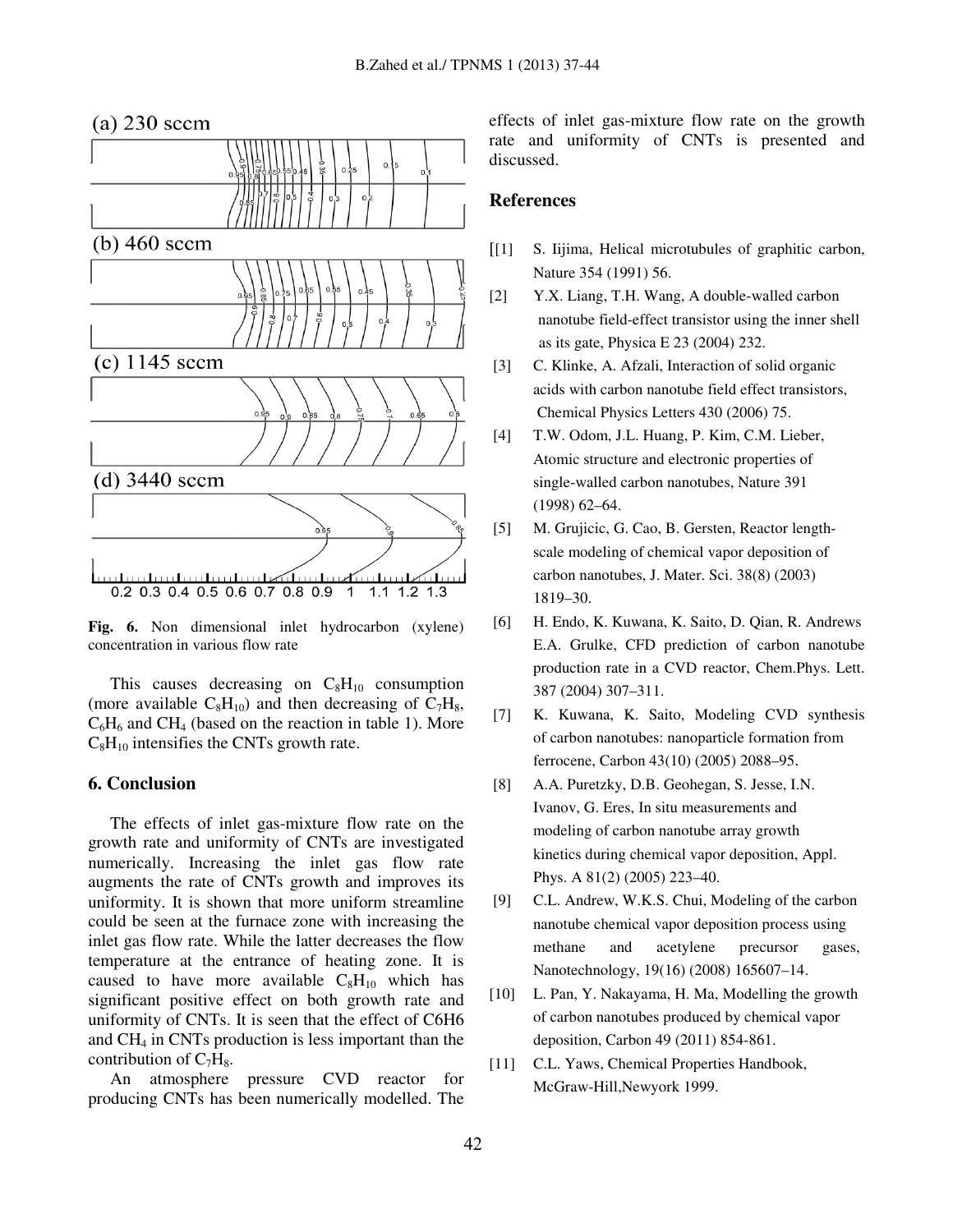

Fig. 7. Different gas concentrations for (a) 230 sccm flow rates (b) 460 sccm flow rates (c) 1145 sccm flow rates (d) 3430 sccm flow rates